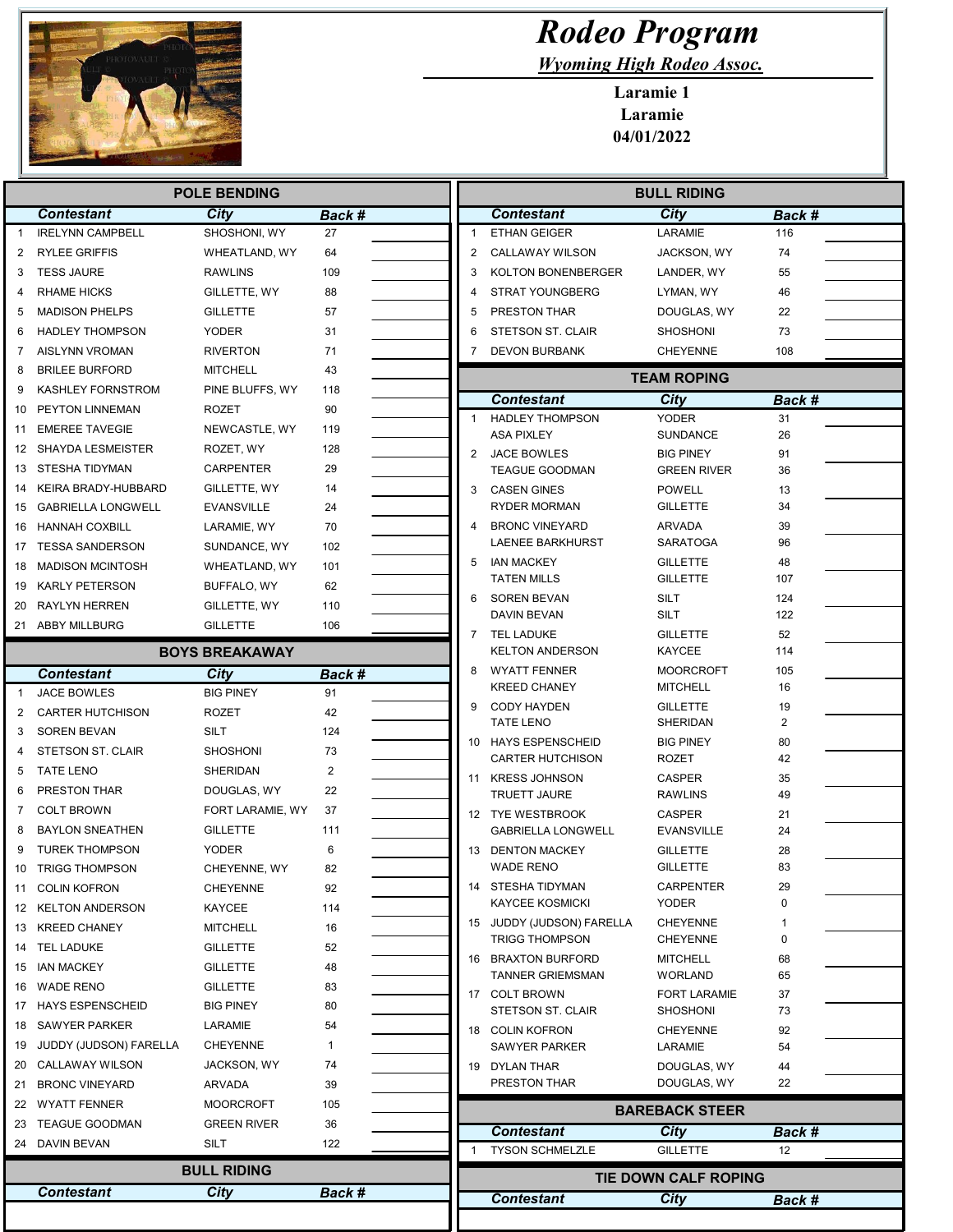

|  | <b>Rodeo Program</b> |
|--|----------------------|
|--|----------------------|

Wyoming High Rodeo Assoc.

Laramie 1 Laramie 04/01/2022

| <b>TIE DOWN CALF ROPING</b> |                                                 |                                    |                    |                | <b>CHUTE DOGGING</b>                        |                                |              |  |
|-----------------------------|-------------------------------------------------|------------------------------------|--------------------|----------------|---------------------------------------------|--------------------------------|--------------|--|
|                             | <b>Contestant</b>                               | City                               | Back #             |                | <b>Contestant</b>                           | City                           | Back #       |  |
| -1                          | <b>TRUETT JAURE</b>                             | RAWLINS, WY                        | 49                 | 5              | <b>TEAGUE GOODMAN</b>                       | <b>GREEN RIVER</b>             | 36           |  |
| 2                           | <b>DENTON MACKEY</b>                            | <b>GILLETTE</b>                    | 28                 | 6              | <b>TRIGG THOMPSON</b>                       | CHEYENNE, WY                   | 82           |  |
| 3                           | <b>JAMES COXBILL</b>                            | LARAMIE, WY                        | 66                 |                |                                             | <b>BARREL RACING</b>           |              |  |
| 4                           | <b>TANNER GRIEMSMAN</b>                         | <b>WORLAND</b>                     | 65                 |                | <b>Contestant</b>                           | <b>City</b>                    | Back #       |  |
| 5                           | <b>ASA PIXLEY</b>                               | <b>SUNDANCE</b>                    | 26                 | $\mathbf{1}$   | <b>TESS JAURE</b>                           | <b>RAWLINS</b>                 | 109          |  |
| 6                           | <b>RYDER MORMAN</b>                             | <b>GILLETTE</b>                    | 34                 | 2              | STESHA TIDYMAN                              | <b>CARPENTER</b>               | 29           |  |
| 7                           | <b>BRAXTON BURFORD</b>                          | <b>MITCHELL</b>                    | 68                 | 3              | <b>HADLEY THOMPSON</b>                      | <b>YODER</b>                   | 31           |  |
| 8                           | <b>CODY HAYDEN</b>                              | <b>GILLETTE</b>                    | 19                 | 4              | KEIRA BRADY-HUBBARD                         | GILLETTE, WY                   | 14           |  |
|                             |                                                 | <b>RIBBON ROPING</b>               |                    | 5              | <b>TYE WESTBROOK</b>                        | <b>CASPER</b>                  | 21           |  |
|                             | <b>Contestant</b>                               | City                               | Back #             | 6              | <b>IRELYNN CAMPBELL</b>                     | SHOSHONI, WY                   | 27           |  |
| -1                          | <b>HAYS ESPENSCHEID</b>                         | <b>BIG PINEY</b>                   | 80                 | 7              | KASHLEY FORNSTROM                           | PINE BLUFFS, WY                | 118          |  |
|                             | <b>RHAME HICKS</b>                              | <b>GILLETTE</b>                    | 88                 | 8              | <b>AISLYNN VROMAN</b>                       | <b>RIVERTON</b>                | 71           |  |
| 2                           | HANNAH COXBILL                                  | LARAMIE, WY                        | 70                 | 9              | <b>RYLEE GRIFFIS</b>                        | WHEATLAND, WY                  | 64           |  |
|                             | <b>JAMES COXBILL</b>                            | LARAMIE, WY                        | 66                 | 10             | PEYTON LINNEMAN                             | <b>ROZET</b>                   | 90           |  |
| 3                           | <b>TRIGG THOMPSON</b>                           | CHEYENNE, WY                       | 82                 | 11             | <b>EMEREE TAVEGIE</b>                       | NEWCASTLE, WY                  | 119          |  |
|                             | <b>KAYCEE KOSMICKI</b>                          | YODER, WY                          | 41                 |                | 12 TESSA SANDERSON                          | SUNDANCE, WY                   | 102          |  |
| 4                           | <b>TRUETT JAURE</b>                             | <b>RAWLINS</b>                     | 49                 | 13             | RAYLYN HERREN                               | GILLETTE, WY                   | 110          |  |
|                             | <b>GABRIELLA LONGWELL</b>                       | <b>EVANSVILLE</b>                  | 24                 | 14             | DYLAN THAR                                  | DOUGLAS, WY                    | 44           |  |
| 5                           | <b>CODY HAYDEN</b>                              | <b>GILLETTE</b>                    | 19                 |                | 15 KARLY PETERSON                           | BUFFALO, WY                    | 62           |  |
|                             | <b>IRELYNN CAMPBELL</b>                         | <b>SHOSHONI</b>                    | 27                 | 16             | <b>BRINDLE VINEYARD</b>                     | ARVADA                         | 3            |  |
| 6                           | JUDDY (JUDSON) FARELLA<br>STESHA TIDYMAN        | CHEYENNE, WY                       | $\mathbf{1}$<br>29 | 17             | <b>MADISON MCINTOSH</b>                     | WHEATLAND, WY                  | 101          |  |
| 7                           | <b>BRAXTON BURFORD</b>                          | CARPENTER, WY<br><b>MITCHELL</b>   | 68                 | 18             | <b>BRILEE BURFORD</b>                       | <b>MITCHELL</b>                | 43           |  |
|                             | <b>BRILEE BURFORD</b>                           | <b>MITCHELL</b>                    | 43                 | 19             | SHAYDA LESMEISTER                           | ROZET, WY                      | 128          |  |
| 8                           | <b>TATEN MILLS</b>                              | GILLETTE, WY                       | 107                | 20             | <b>MADISON PHELPS</b>                       | <b>GILLETTE</b>                | 57           |  |
|                             |                                                 |                                    |                    |                |                                             |                                |              |  |
|                             | <b>SHAYDA LESMEISTER</b>                        | ROZET, WY                          | 128                |                |                                             |                                |              |  |
| 9                           | <b>JACE BOWLES</b>                              | <b>BIG PINEY</b>                   | 91                 |                | 21 ABBY MILLBURG                            | <b>GILLETTE</b>                | 106          |  |
|                             | AISLYNN VROMAN                                  | <b>RIVERTON</b>                    | 71                 |                |                                             | <b>GIRLS GOAT TYING</b>        |              |  |
|                             | 10 TANNER GRIEMSMAN<br><b>TESS JAURE</b>        | <b>WORLAND</b><br><b>RAWLINS</b>   | 65<br>109          | $\mathbf{1}$   | <b>Contestant</b><br><b>BELLA MARTINSON</b> | <b>City</b><br><b>GILLETTE</b> | Back #<br>61 |  |
|                             | 11 CARTER HUTCHISON                             | <b>ROZET</b>                       | 42                 | $\overline{2}$ | <b>RHAME HICKS</b>                          | GILLETTE, WY                   | 88           |  |
|                             | <b>GRADIE PENDLETON</b>                         | MANILA                             | 60                 |                | <b>HADLEY THOMPSON</b>                      |                                |              |  |
|                             | 12 HADLEY THOMPSON                              | <b>YODER</b>                       | 31                 | 3<br>4         | DYLAN THAR                                  | <b>YODER</b><br>DOUGLAS, WY    | 31<br>44     |  |
|                             | ASA PIXLEY                                      | <b>SUNDANCE</b>                    | 26                 | 5              | <b>HANNAH COXBILL</b>                       | LARAMIE, WY                    | 70           |  |
|                             | 13 RYDER MORMAN                                 | <b>GILLETTE</b>                    | 34                 | 6              | KEIRA BRADY-HUBBARD                         | GILLETTE, WY                   | 14           |  |
|                             | <b>MADISON PHELPS</b>                           | GILLETTE                           | 57                 | 7              | <b>RYLEE GRIFFIS</b>                        | WHEATLAND, WY                  | 64           |  |
|                             | 14 TATE LENO                                    | SHERIDAN                           | 2                  | 8              | <b>GABRIELLA LONGWELL</b>                   | <b>EVANSVILLE</b>              | 24           |  |
|                             | <b>TYE WESTBROOK</b>                            | CASPER                             | 21                 | 9              | <b>MORGAN SHEEHAN</b>                       | ROZET                          | 89           |  |
|                             | 15 COLIN KOFRON                                 | <b>CHEYENNE</b>                    | 92                 |                | 10 RAYLYN HERREN                            | GILLETTE, WY                   | 110          |  |
|                             | LAENEE BARKHURST                                | SARATOGA                           | 96                 | 11             | <b>BRILEE BURFORD</b>                       | <b>MITCHELL</b>                | 43           |  |
|                             | 16 DENTON MACKEY<br><b>ABBY MILLBURG</b>        | <b>GILLETTE</b><br><b>GILLETTE</b> | 28<br>106          |                | 12 IRELYNN CAMPBELL                         | SHOSHONI, WY                   | 27           |  |
|                             |                                                 |                                    |                    |                | 13 TESS JAURE                               | <b>RAWLINS</b>                 | 109          |  |
|                             |                                                 | <b>SADDLE BRONC STEER</b>          |                    |                | 14 GRADIE PENDLETON                         | MANILA                         | 60           |  |
|                             | <b>Contestant</b>                               | City                               | Back #             |                | 15 BLAKE SCOTT                              | <b>CASPER</b>                  | 59           |  |
|                             | <b>RIGGIN AUSTIN</b>                            | LARAMIE                            | 129                |                | 16 KARLY PETERSON                           | BUFFALO, WY                    | 62           |  |
|                             |                                                 | <b>CHUTE DOGGING</b>               |                    |                |                                             | <b>BOYS GOAT TYING</b>         |              |  |
|                             | <b>Contestant</b>                               | <b>City</b>                        | Back #             |                |                                             |                                |              |  |
| -1                          | <b>SAWYER PARKER</b>                            | LARAMIE                            | 54                 | 1              | <b>Contestant</b><br>JAMES COXBILL          | <b>City</b><br>LARAMIE, WY     | Back #<br>66 |  |
| 2                           | <b>TRUETT JAURE</b>                             | RAWLINS, WY                        | 49                 | 2              | <b>TATE LENO</b>                            | SHERIDAN                       | 2            |  |
| 3                           | <b>TUREK THOMPSON</b><br><b>BAYLON SNEATHEN</b> | YODER<br><b>GILLETTE</b>           | 6<br>111           | 3              | JUDDY (JUDSON) FARELLA                      | <b>CHEYENNE</b>                | 1            |  |